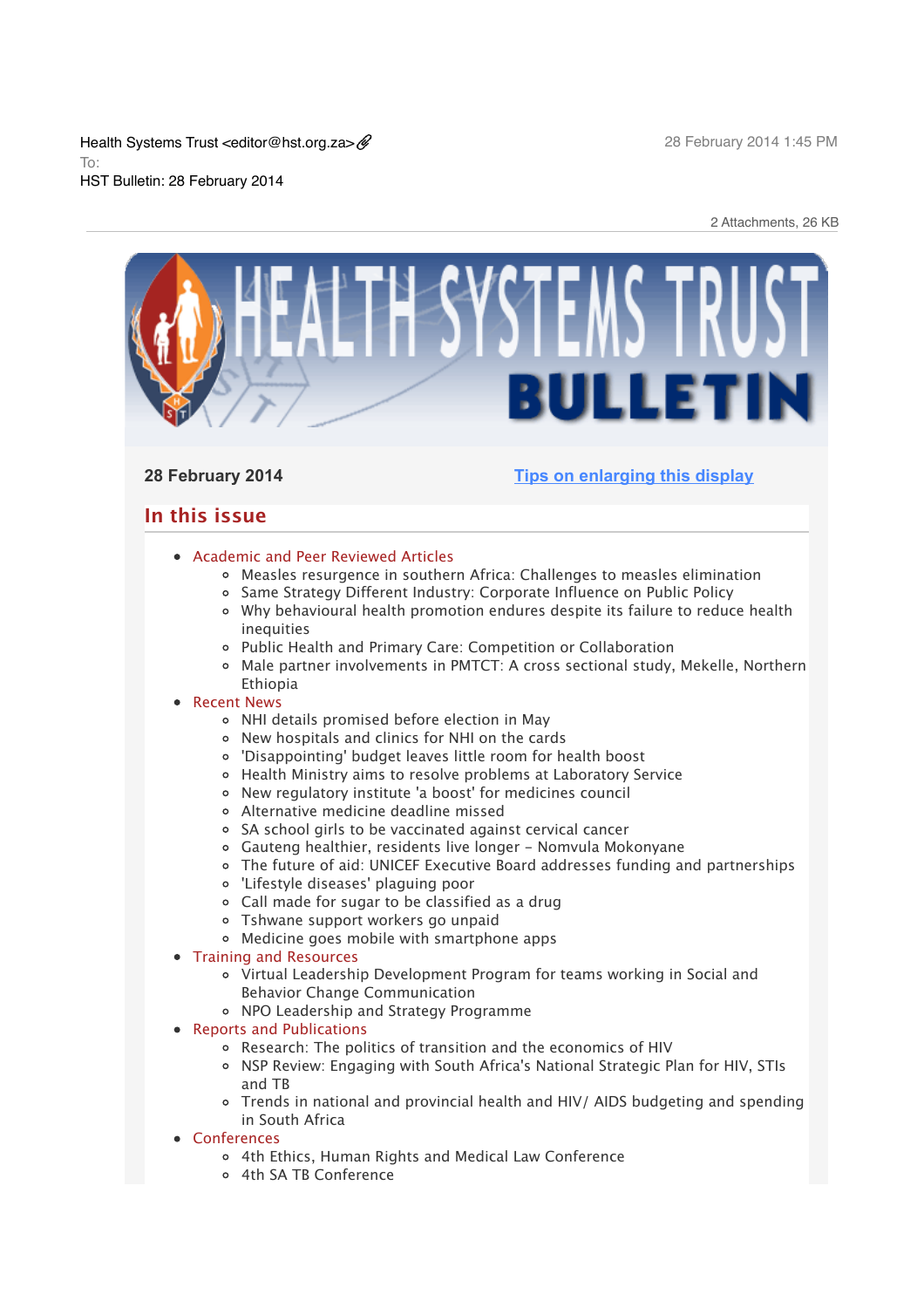- [20th International AIDS Conference](x-msg://100/#C_3)
- [10th Public Health Association of South Africa](x-msg://100/#C_3)
- [Third Global Symposium on Health Systems Research](x-msg://100/#C_4)

# [Job Opportunities](x-msg://100/#jobs)

- o [Nurse Assistant/ Health Services Assistant Ubuntu Africa Child Healthcare](x-msg://100/#J_1)
- [Clinical Manager Society for Family Health](x-msg://100/#J_2)
- [Monitoring and Evaluation Technical Advisor Africare](x-msg://100/#J_3)

# **Academic and Peer Reviewed Articles**

# **Measles resurgence in southern Africa: Challenges to measles elimination**

*Shibeshi ME, Masresha BG, Smit SB, Biellik RJ, Nicholson JL, Muitherero C, Shivute N, Walker O, Reggis K, Goodson JL. Vaccine. Published: 12 February 2014.*

In seven southern African countries (Botswana, Lesotho, Malawi, Namibia, South Africa, Swaziland and Zimbabwe), following implementation of a measles mortality reduction strategy starting in 1996, the number of annually reported measles cases decreased sharply..[. Read More »](http://bulletin.hst.org.za//lt.php?id=K09QAFxdUAQESlNTB0UEAFdT)

Source: [http://www.sciencedirect.com/science/article/pii/S0264410X14001522\[](http://bulletin.hst.org.za//lt.php?id=K09QAFxdUAQESlNTB0UEAFdT)Accessed: 28 February 2014]

# **[back to top](x-msg://100/#top)**

# **Same Strategy Different Industry: Corporate Influence on Public Policy**

*Shelley D, Ogedegbe G, Elbel B. Pubmed. Published: 13 February 2014.*

In March 2013 a state judge invalidated New York City's proposal to ban sales of sugar-sweetened beverages larger than 16 ounces; the case is under appeal... Read More »

Source: [http://www.ncbi.nlm.nih.gov/pubmed/24524535\[](http://bulletin.hst.org.za//lt.php?id=K09QAFxdUAQDSlNTB0UEAFdT)Accessed: 28 February 2014]

# **[back to top](x-msg://100/#top)**

# **Why behavioural health promotion endures despite its failure to reduce health inequities**

*Fran Baum, Matthew Fisher Sociology of Health & Illness. Published online: 15 February 2014.*

Increasing rates of chronic conditions have resulted in governments targeting health behaviour such as smoking, eating high-fat diets, or physical inactivity known to increase risk for these conditions..[.Read More »](http://bulletin.hst.org.za//lt.php?id=K09QAFxdUAQCSlNTB0UEAFdT)

Source: [http://onlinelibrary.wiley.com/doi/10.1111/1467-9566.12112/abstract\[](http://bulletin.hst.org.za//lt.php?id=K09QAFxdUAQCSlNTB0UEAFdT)Accessed: 28 February 2014]

# **[back to top](x-msg://100/#top)**

# **Public Health and Primary Care: Competition or Collaboration**

*Adalsteinn D. Brown, Ross Upshur and Terrence J. Sullivan Healthcare Papers. Published: 2014.*

In this commentary, the authors summarize and discuss some of the concerns presented in the papers herein, including issues of funding, skill sets and education... [Read More »](http://bulletin.hst.org.za//lt.php?id=K09QAFxdUAQBSlNTB0UEAFdT)

Source: [http://www.longwoods.com/content/23690\[](http://bulletin.hst.org.za//lt.php?id=K09QAFxdUAQBSlNTB0UEAFdT)Accessed: 28 February 2014]

#### **[back to top](x-msg://100/#top)**

**Male partner involvements in PMTCT: A cross sectional study, Mekelle, Northern Ethiopia** *Fisaha Haile, Yemane Brhan BMC. Published: 12 February 2014.*

Male partner participation is a crucial component to optimize antenatal care/ prevention of mother to child transmission of HIV (ANC/PMTCT) service..[.Read More »](http://bulletin.hst.org.za//lt.php?id=K09QAFxdUAQASlNTB0UEAFdT)

Source: [http://www.biomedcentral.com/1471-2393/14/65\[](http://bulletin.hst.org.za//lt.php?id=K09QAFxdUAQASlNTB0UEAFdT)Accessed: 28 February 2014]

**[back to top](x-msg://100/#top)**

# **Recent News**

# **NHI details promised before election in May**

*BDLive. Published: 27 February 2014.*

The long-awaited details of the government's plans for National Health Insurance (NHI) should be revealed before the election on May 7, Finance Minister Pravin Gordhan said on Wednesday..[.Read More »](http://bulletin.hst.org.za//lt.php?id=K09QAFxdUAQPSlNTB0UEAFdT)

[Source: http://www.bdlive.co.za/national/health/2014/02/27/nhi-details-promised-before-election-in](http://bulletin.hst.org.za//lt.php?id=K09QAFxdUAQOSlNTB0UEAFdT)may[Accessed: 28 February 2014]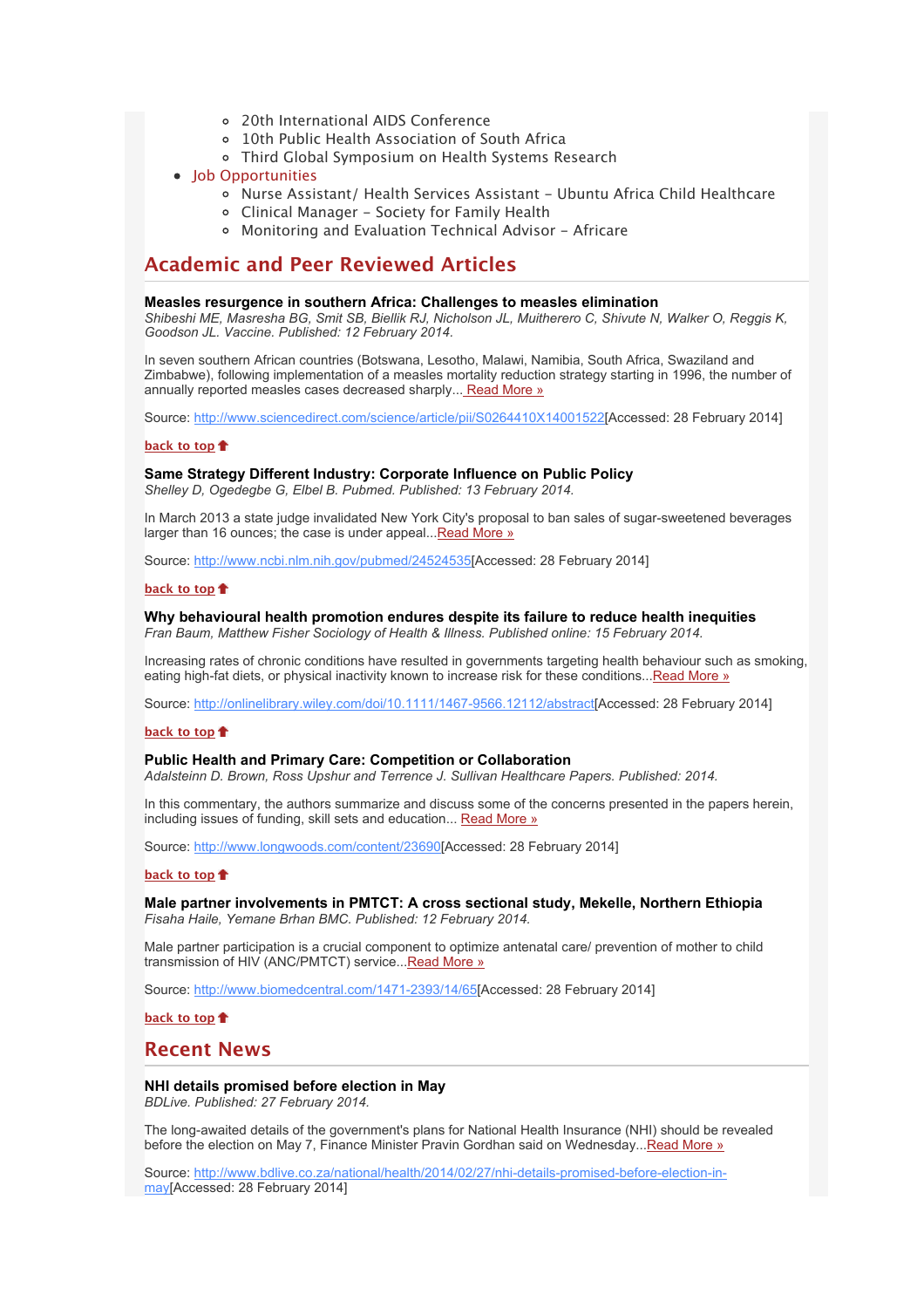# **[back to top](x-msg://100/#top)**

# **New hospitals and clinics for NHI on the cards**

*BDLive. Published: 18 February 2014.*

The government plans to build 43 new hospitals over the next five years and at least 213 clinics in the 11 pilot [districts for National Health Insurance \(NHI\), Health Minister Aaron Motsoaledi announced on Tuesday...Read](http://bulletin.hst.org.za//lt.php?id=K09QAFxdUAUHSlNTB0UEAFdT) More »

[Source: http://www.bdlive.co.za/national/health/2014/02/18/new-hospitals-and-clinics-for-nhi-on-the](http://bulletin.hst.org.za//lt.php?id=K09QAFxdUAUGSlNTB0UEAFdT)cards[Accessed: 28 February 2014]

#### **[back to top](x-msg://100/#top)**

# **'Disappointing' budget leaves little room for health boost**

*Aidsmap. Published: 24 February 2014.*

The Rural Health Advocacy Project says the budget was "disappointing" as it does not make provision for improvements in healthcare service delivery..[. Read More »](http://bulletin.hst.org.za//lt.php?id=K09QAFxdUAUFSlNTB0UEAFdT)

Source: [http://mg.co.za/article/2014-02-26-disappointing-budget-leaves-little-room-for-health-boost\[](http://bulletin.hst.org.za//lt.php?id=K09QAFxdUAUESlNTB0UEAFdT)Accessed: 28 February 2014]

# **[back to top](x-msg://100/#top)**

**Health Ministry aims to resolve problems at Laboratory Service** *SABC. Published: 19 February 2014.*

The National Health Laboratory Service plays an important role within the national and provincial health industry. But through the years it has had an uphill battle with provincial health departments not paying for its services... [Read More »](http://bulletin.hst.org.za//lt.php?id=K09QAFxdUAUDSlNTB0UEAFdT)

[Source: http://www.sabc.co.za/news/a/145bfd0042fc0e6ba0f2bf895990ad13/-Health-Ministry-aims-to-resolve](http://bulletin.hst.org.za//lt.php?id=K09QAFxdUAUCSlNTB0UEAFdT)problems-at-Laboratory-Service-20140219[Accessed: 28 February 2014]

#### **[back to top](x-msg://100/#top)**

#### **New regulatory institute 'a boost' for medicines council**

*BDLive. Published: 19 February 2014.*

The Department of Health will launch a specialised institute of regulatory medicine in April as one of the measures to improve the capacity of the Medicines Control Council (MCC) to approve new drugs and clinical trials, health Director General Precious Matsoso said on Tuesday... [Read More »](http://bulletin.hst.org.za//lt.php?id=K09QAFxdUAUBSlNTB0UEAFdT)

[Source: http://www.bdlive.co.za/business/healthcare/2014/02/19/new-regulatory-institute-a-boost-for-medicines](http://bulletin.hst.org.za//lt.php?id=K09QAFxdUAUASlNTB0UEAFdT)council[Accessed: 28 February 2014]

# **[back to top](x-msg://100/#top)**

# **Alternative medicine deadline missed**

*BDLive. Published: 17 February 2014.*

The Medicines Control Council (MCC) is giving South Africa's R8.5bn complementary medicines industry extra time, after virtually no manufacturers met its February 15 deadline for introducing new labels warning consumers that the products had not been evaluated for safety and efficacy..[.Read More »](http://bulletin.hst.org.za//lt.php?id=K09QAFxdUAUPSlNTB0UEAFdT)

Source: [http://www.bdlive.co.za/national/health/2014/02/17/alternative-medicine-deadline-missed\[](http://bulletin.hst.org.za//lt.php?id=K09QAFxdUAUPSlNTB0UEAFdT)Accessed: 28 February 2014]

# **[back to top](x-msg://100/#top)**

#### **SA school girls to be vaccinated against cervical cancer**

*SABC. Published: 18 February 2014.*

The Department of Health says it will target girls who are not sexually active when it rolls out the Human Papilloma Virus vaccine next month. Girls in all public primary schools will be vaccinated to prevent cervical cancer...[Read More »](http://bulletin.hst.org.za//lt.php?id=K09QAFxdUAUOSlNTB0UEAFdT)

[Source: http://www.sabc.co.za/news/a/f5580f8042f9d23eb00cbf895990ad13/SA-school-girls-to-be-vaccinated](http://bulletin.hst.org.za//lt.php?id=K09QAFxdUAIHSlNTB0UEAFdT)against-cervical-cancer-20140218[Accessed: 28 February 2014]

# **[back to top](x-msg://100/#top)**

**Gauteng healthier, residents live longer - Nomvula Mokonyane**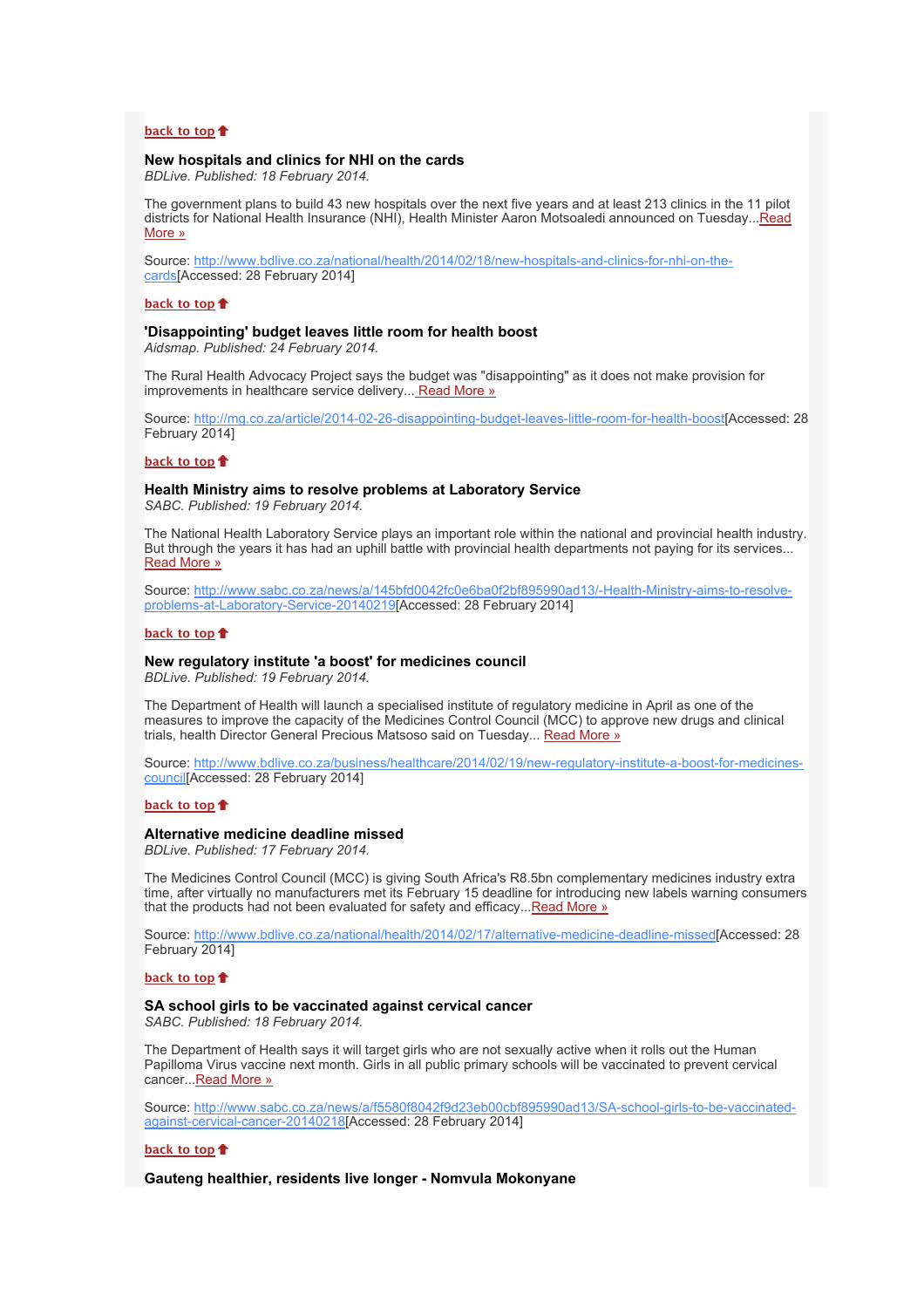*City Press. Published: 25 February 2014.*

The life expectancy of people living in Gauteng has improved, Gauteng Premier Nomvula Mokonyane has said... [Read More »](http://bulletin.hst.org.za//lt.php?id=K09QAFxdUAIGSlNTB0UEAFdT)

[Source: http://www.citypress.co.za/politics/gauteng-healthier-residents-live-longer-nomvula-mokonyane/?](http://bulletin.hst.org.za//lt.php?id=K09QAFxdUAIGSlNTB0UEAFdT) utm\_source=rss&utm\_medium=rss&utm\_campaign=gauteng-healthier-residents-live-longer-nomvulamokonyane[Accessed: 28 February 2014]

### **[back to top](x-msg://100/#top)**

# **The future of aid: UNICEF Executive Board addresses funding and partnerships**

*UNICEF. Published: 6 February 2014.*

The challenge of securing development funding was a major theme of this week's UNICEF Executive Board session, as resource requirements face diminished government contributions and a shifting donor landscape... [Read More »](http://bulletin.hst.org.za//lt.php?id=K09QAFxdUAIFSlNTB0UEAFdT)

Source: [http://www.unicef.org/about/execboard/index\\_24874.html\[](http://bulletin.hst.org.za//lt.php?id=K09QAFxdUAIESlNTB0UEAFdT)Accessed: 28 February 2014]

# **[back to top](x-msg://100/#top)**

# **'Lifestyle diseases' plaguing poor**

*Health-e News. Published: 12 February 2014.*

High blood pressure, diabetes and other 'lifestyle diseases' are no longer just for the rich and are wreaking havoc among South Africa's poor. 'Lifestyle diseases' refers to illnesses we can prevent by changing the way we live, like eating better, drinking less alcohol and quitting smoking..[. Read More »](http://bulletin.hst.org.za//lt.php?id=K09QAFxdUAIDSlNTB0UEAFdT)

Source: http://www.health-e.org.za/2014/02/12/lifestyle-diseases-plaguing-poor/? [utm\\_source=rss&utm\\_medium=rss&utm\\_campaign=lifestyle-diseases-plaguing-poor\[](http://bulletin.hst.org.za//lt.php?id=K09QAFxdUAICSlNTB0UEAFdT)Accessed: 28 February 2014]

# **[back to top](x-msg://100/#top)**

# **Call made for sugar to be classified as a drug**

*SABC. Published: 15 February 2014.*

Bad sugars are processed, highly refined and chemically laden foods such as cookies. In light of Healthy Lifestyles Awareness Day, nutritionist Vanessa Ascencao and many others are calling for sugar to be classified as a Class A drug..[. Read More »](http://bulletin.hst.org.za//lt.php?id=K09QAFxdUAIBSlNTB0UEAFdT)

[Source: http://www.sabc.co.za/news/a/4f7f768042efd24c9a6d9f895990ad13/Call-made-for-sugar-to-be](http://bulletin.hst.org.za//lt.php?id=K09QAFxdUAIASlNTB0UEAFdT)classified-as-a-drug-20140215[Accessed: 28 February 2014]

# **[back to top](x-msg://100/#top)**

# **Tshwane support workers go unpaid**

*Health-e News. Published: 11 February 2014.*

Many Tshwane health care workers have gone up to five months without payment from the Gauteng Department of Health and are battling to put food on the table and pay school fees..[. Read More »](http://bulletin.hst.org.za//lt.php?id=K09QAFxdUAIPSlNTB0UEAFdT)

[Source: http://www.health-e.org.za/2014/02/11/vital-tshwane-support-workers-go-months-without-pay/?](http://bulletin.hst.org.za//lt.php?id=K09QAFxdUAIOSlNTB0UEAFdT) utm\_source=rss&utm\_medium=rss&utm\_campaign=vital-tshwane-support-workers-go-months-withoutpay[Accessed: 28 February 2014]

#### **[back to top](x-msg://100/#top)**

# **Medicine goes mobile with smartphone apps**

*News24. Published: 19 February 2014.*

Thanks to smartphones, e-mail, video games and photo sharing are available at the touch of a finger. But attach a special case and that same phone can produce an electrocardiogram (EKG) from the electrical impulses in your hand and send it to a doctor... [Read More »](http://bulletin.hst.org.za//lt.php?id=K09QAFxdUAMHSlNTB0UEAFdT)

[Source: http://www.news24.com/Technology/News/Medicine-goes-mobile-with-smartphone-apps-](http://bulletin.hst.org.za//lt.php?id=K09QAFxdUAMGSlNTB0UEAFdT)20140219[Accessed: 28 February 2014]

# **[back to top](x-msg://100/#top)**

# **Training and Resources**

**Virtual Leadership Development Program for teams working in Social and Behavior Change**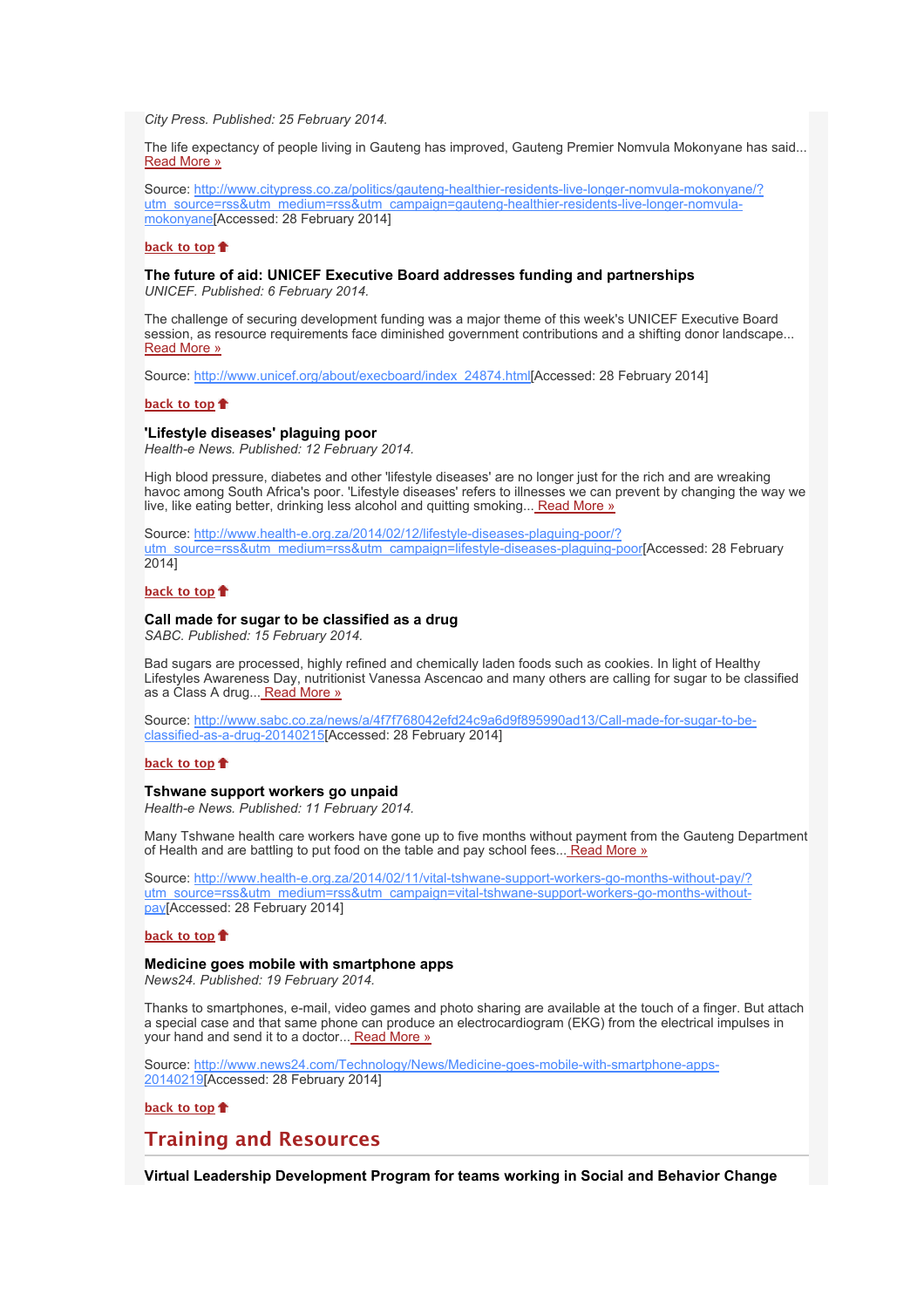# **Communication**

*When: 7 April to 4 July 2014 Where: Internet based*

USAID's Health Communication Capacity Collaborative (HC3) project is pleased to announce that it is accepting applications for the Virtual Leadership Development Program (VLDP) focused on strengthening the leadership and management skills of teams working in Social and Behavior Change Communication (SBCC). [Click Here>>](http://bulletin.hst.org.za//lt.php?id=K09QAFxdUAMFSlNTB0UEAFdT)

#### **[back to top](x-msg://100/#top)**

# **NPO Leadership and Strategy Programme**

*When: 10 to 14 March 2014 Where: The Forum at The Campus, Bryanston, Johannesburg*

The Centre for Business in Society at USB Executive Development of the University of Stellenbosch Business School will be running another NPO Leadership and Strategy Programme in Johannesburg[. Click Here>>](http://bulletin.hst.org.za//lt.php?id=K09QAFxdUAMESlNTB0UEAFdT)

### **[back to top](x-msg://100/#top)**

# **Reports and Publications**

# **Research: The politics of transition and the economics of HIV**

*Health-e News. Published: 29 January 2014.*

Published by Health GAP, this 39-page report alleges that tens of thousands of HIV patients supported by the US President's Emergency Plan for AIDS Relief (PEPFAR) may have been lost to follow up during the aid agency's shift towards more technical assistance in the country[. Click Here»](http://bulletin.hst.org.za//lt.php?id=K09QAFxdUAMDSlNTB0UEAFdT)

#### **[back to top](x-msg://100/#top)**

# **NSP Review: Engaging with South Africa's National Strategic Plan for HIV, STIs and TB** *TAC. Published: 2013.*

Published by the Treatment Action Campaign and Section27, the latest NSP Review looks at retention in care, health leadership and the role of citizen journalism in tracking progress against national targets[. Click Here»](http://bulletin.hst.org.za//lt.php?id=K09QAFxdUAMCSlNTB0UEAFdT)

#### **[back to top](x-msg://100/#top)**

# **Trends in national and provincial health and HIV/ AIDS budgeting and spending in South Africa** *Centre for Economic Governance and AIDS in Africa (CEGAA). Published: 2013.*

The endless fight against HIV and AIDS would not have been possible without financial investment and rigorous research in the HIV and AIDS field. The recent procurement and distribution of the triple combination therapy for AIDS in South Africa depicts the commitment by government to intensify the fight against the pandemic and to enhance good adherence among those taking AIDS treatment[. Click Here»](http://bulletin.hst.org.za//lt.php?id=K09QAFxdUAMBSlNTB0UEAFdT)

# **[back to top](x-msg://100/#top)**

# **Conferences**

# **4th Ethics, Human Rights and Medical Law Conference**

*When: 6-8 May 2014 Venue: Gallagher Convention Centre, Midrand, Johannesburg, South Africa URL: [http://www.africahealthexhibition.com/en/Site-Root/Conference-Centre/Conferences2014/ETConference/](http://bulletin.hst.org.za//lt.php?id=K09QAFxdUAMASlNTB0UEAFdT)*

The 4th Ethics, Human Rights and Medical Law Conference is a must attend event for healthcare professionals in South Africa and the surrounding region.

# **[back to top](x-msg://100/#top)**

# **4th SA TB Conference**

*When: 10-13 June 2014 Venue: ICC Durban URL: [http://www.tbconference.co.za/index.html/](http://bulletin.hst.org.za//lt.php?id=K09QAFxdUAMPSlNTB0UEAFdT)*

With the rollout of new molecular diagnostics and new TB drugs, we now bear witness to the dawn of a new age in the fight against TB. Meaningful impact will only be achieved with integration of all our efforts. We call on everyone working in all spheres of TB-HIV drug discovery, clinical management, patient advocacy, government policy and the basic sciences to attend this meeting.

**[back to top](x-msg://100/#top)**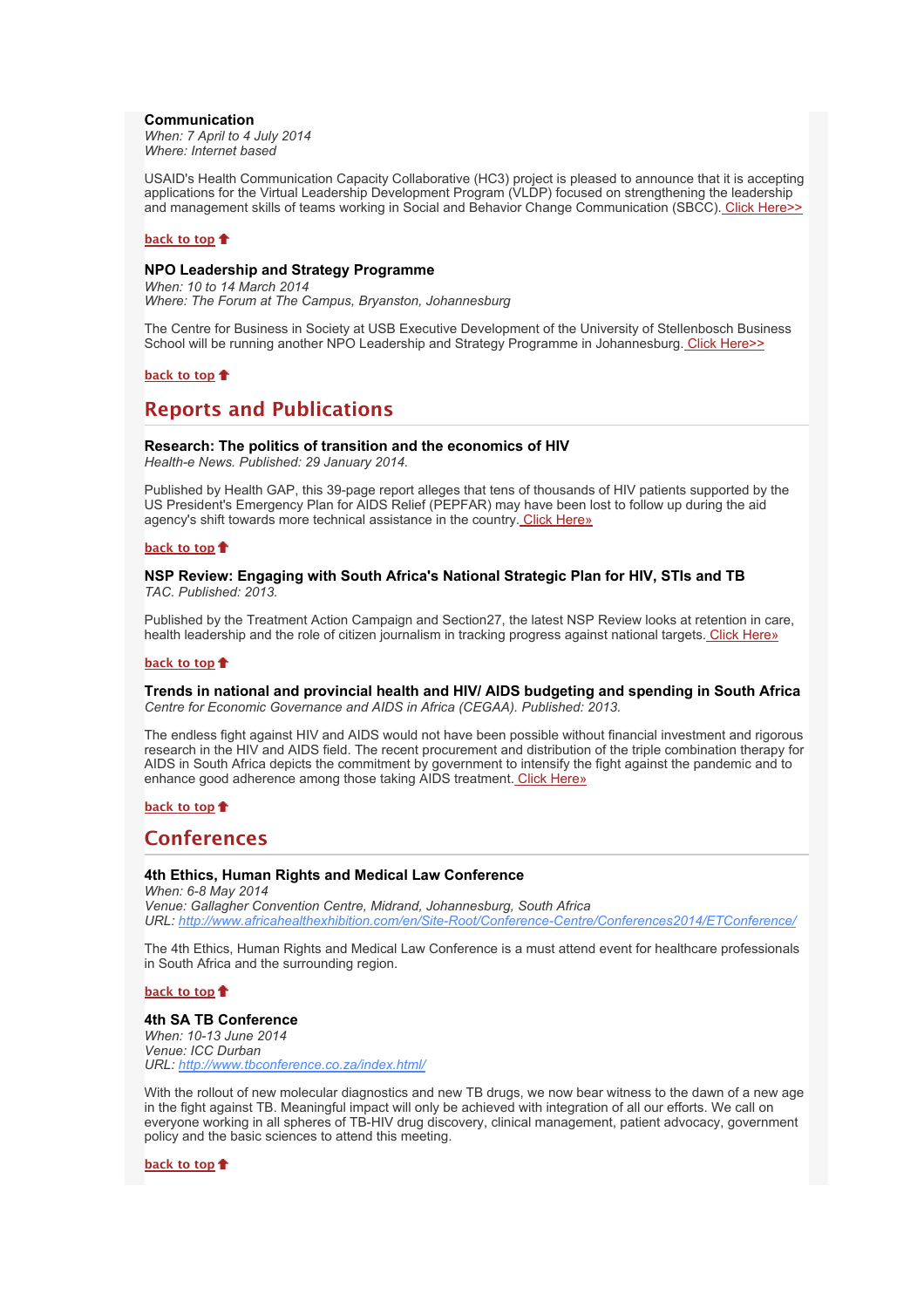# **20th International AIDS Conference**

*When: 20-25 July 2014 Venue: Melbourne, Australia URL: [http://www.aids2014.org/](http://bulletin.hst.org.za//lt.php?id=K09QAFxdUAMOSlNTB0UEAFdT)*

The AIDS 2014 programme will present new scientific knowledge and offer many opportunities for structured dialogue on the major issues facing the global response to HIV. A variety of session types - from abstract-driven presentations to symposia, bridging and plenary sessions - will meet the needs of various participants.

#### **[back to top](x-msg://100/#top)**

# **10th Public Health Association of South Africa**

*When: 3-6 September 2014 Venue: Polokwane URL: [http://www.phasa.org.za/10th-phasa-conference-2014/](http://bulletin.hst.org.za//lt.php?id=K09QAFxdUAAHSlNTB0UEAFdT)*

The 10th anniversary of the Public Health Association of South Africa (PHASA) conference will be celebrated with the hosting of the conference in Polokwane (Limpopo) from 3 to 6 September 2014. The workshops will take place on the 3rd, the actual conference on the 4th and 5th, and the student symposium on the 6th of September.

# **[back to top](x-msg://100/#top)**

# **Third Global Symposium on Health Systems Research**

*When: 30 September to 3 October 2014 Venue: Cape Town, South Africa URL: [http://hsr2014.healthsystemsresearch.org/](http://bulletin.hst.org.za//lt.php?id=K09QAFxdUAAGSlNTB0UEAFdT)*

The theme of the symposium is the science and practice of people-centred health systems, chosen to enable participants to address current and critical concerns of relevance across countries in all parts of the world. Researchers, policy-makers, funders, implementers and other stakeholders, from all regions and all socioeconomic levels, will work together on the challenge of how to make health systems more responsive to the needs of individuals, families and communities.

# **[back to top](x-msg://100/#top)**

# **Job Opportunities**

# **Nurse Assistant/ Health Services Assistant**

*Employer: Ubuntu Africa Child Healthcare Closing Date: 5 March 2014 Please view our website for more details [http://www.hst.org.za/jobs/nurse-assistant-health-services-assistant](http://bulletin.hst.org.za//lt.php?id=K09QAFxdUAAFSlNTB0UEAFdT)*

# **Clinical Manager**

*Employer: Society for Family Health Closing Date: 10 March 2014 Please view our website for more details [http://www.hst.org.za/jobs/clinical-manager](http://bulletin.hst.org.za//lt.php?id=K09QAFxdUAAESlNTB0UEAFdT)*

# **Monitoring and Evaluation Technical Advisor**

*Employer: Africare Closing Date: 24 March 2014 Please view our website for more details [http://www.hst.org.za/jobs/monitoring-and-evaluation-technical-advisor](http://bulletin.hst.org.za//lt.php?id=K09QAFxdUAADSlNTB0UEAFdT)*

# **[back to top](x-msg://100/#top)**

 $\boxed{?}$  Health Systems Trust on facebook. Keep up to date with our activities and the latest news, events and publications on public